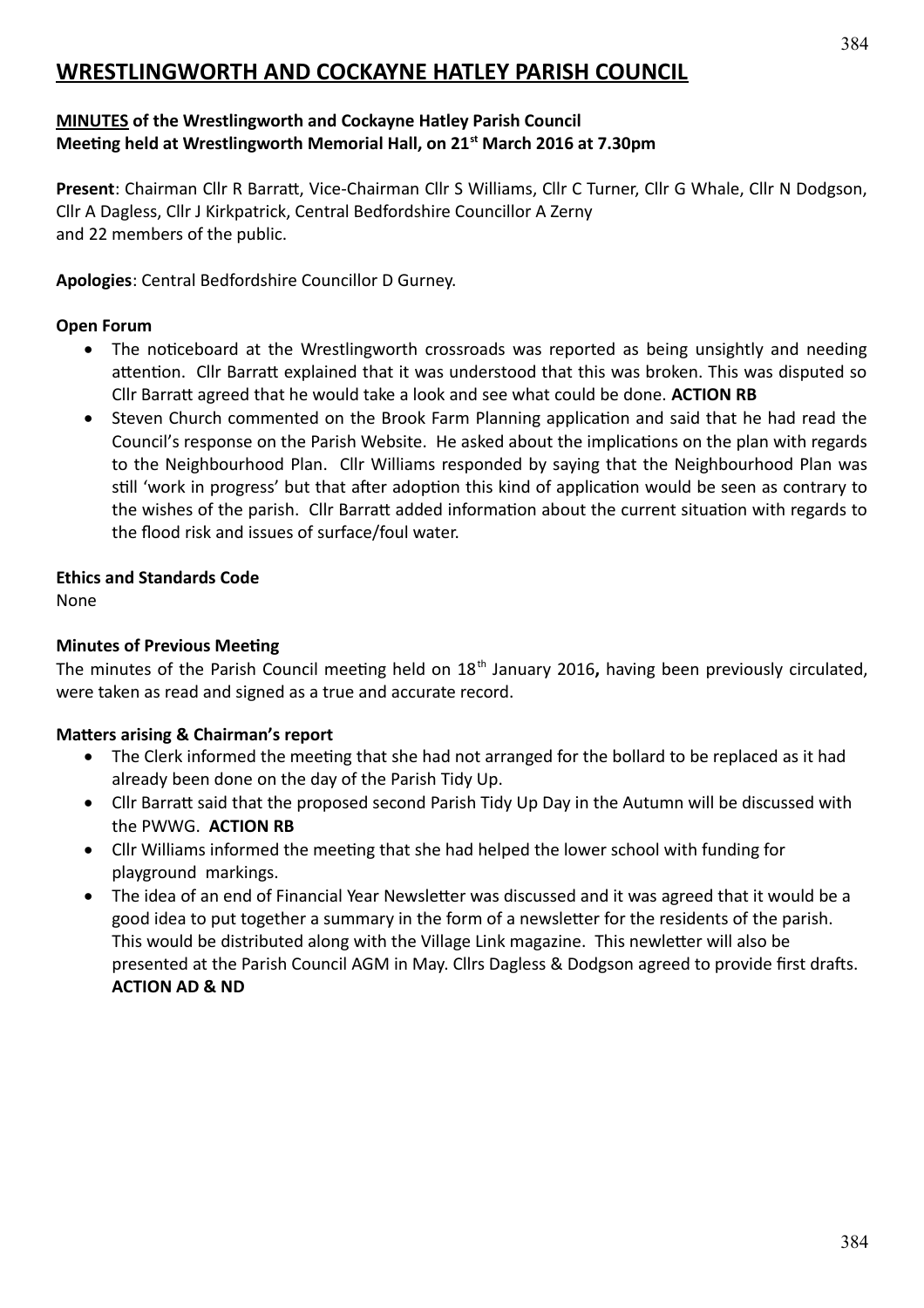Over the last 9 weeks I have :-

- 1. Responded to a large number of enquiries from residents in regard to the Parish Council position and response to the plan for 30 houses on the land behind 94 High Street
- 2. Advised the Lower School of the potential risk presented by the dead Lime tree in the Church yard following the sudden toppling of one of the trees, sought approval from CBC Tree Officer for the removal of the dead tree and arranged removal of the fallen tree.
- 3. Spoke at the CBC Committee meeting reviewing the request to reduce the speed limit at the Wrestlingworth crossroads and highlighted the reasons why a reduction is needed.
- 4. Held further discussions with a resident in regard to joint funding of work recommended by CBC Tree Officer on tree in 'no mans land'. Following these discussions, will be seeking approval from the Parish Council for expenditure of some £80.
- 5. Chaired the GI Plan Action Plan meeting involving representatives from Parish Council, Neighbourhood Plan Steering Group including representatives from Cockayne Hatley Focus Group, PWWG and BRCC.
- 6. With Sandra, meet with Iain Finnigan & Steve Thomas to conduct an on site review of potential actions to be taken in regard to the brook infrastructure to improve the flow of water and reduce flood risk.
- 7. Reported the deterioration of the road surface at the Wrestlingworth crossroads to CBC, highlighted that the loose 'gravel' resulting from the breakdown of the surface presents a major hazard to motorcycles, particularly when turning.
- 8. Represented the Parish Council at the Memorial Hall Committee meeting. Reiterated to the committee that the Parish Council are willing to provide financial support to improvement projects but any requests need to be adequately supported with detailed plans and appropriate budget projections.
- 9. Investigated the almost constant flow of water down Potton Road and held discussions with a resident on the actions already taken by Anglia Water to solve the 'leak'. Further action required in regard to progressing discussion direct with Anglia Water.
- 10. Attended Neighbourhood Plan meeting in order to provide input to assist with determining the next steps for the steering group to take.

Wrestlingworth Flood Risk Mitigations Report (see below for further discussion on this matter)

During the on site review with CBC, the following were agreed to be progressed to assist in reducing the flood risk in Wrestlingworth :

- CBC will fund earthworks adjacent to Battle Bridge to remove silt build up and widen channel considerably to improve flow capacity
- CBC will fund de-silting works and channel alignment between Battle Bridge and Water End
- CDC to fund remedial works to the headwall at the Water End Road junction
- CBC owned culvert adjacent to The Chequers will have head wall rebuilt and further inspection of the under road section undertaken to determine degree if de-silting required.
- CBC will undertake further investigation as to the responsibility for repair of collapse and slippage of the stone lined channel adjoining 122-128 High Street.
- Parish Council agreed to liaise with the community over tree removal where an Ash tree undermines the culvert headwall, if it is agreed to remove the tree, CBC would facilitate this, as a one off, as it currently impacts on highway stability.

Parish Council also agreed to promote and encourage vegetation management by residents and organised working parties, along the brook.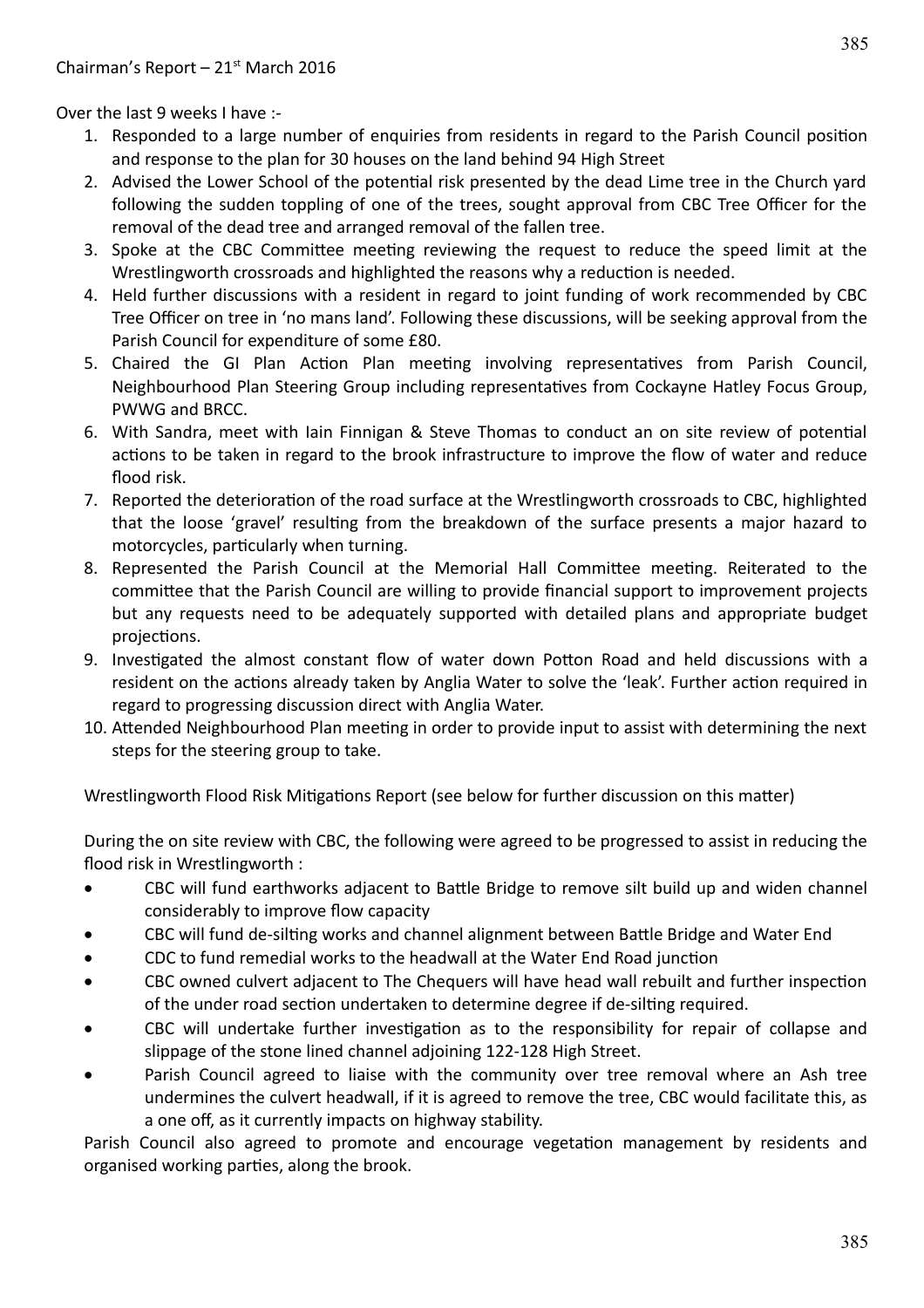It must be noted that whilst these works will not cure major flood events such as occurred during extreme weather events in 2013/14, they should help reduce flood risk for less severe events.

As CBC are unable to fund the substantial engineering works to create balancing solutions upstream, they will diligently continue to assess and comment on flood risk for all new development proposals within the village and continue to promote the use of sustainable drainage through the planning process.

### **Portfolios**

- Speedwatch Cllr Dodgson gave an update on the progress of the Speedwatch Campaign informing the Councillors that volunteer training had been completed. The next step was for a risk assessment to be completed by the police so that survey monitoring could commence end April/beginning May. The Rural Match Funding application is due to be returned by April – Adam Zerny to chase if necessary.
- Playground update Cllr Kirkpatrick informed the Council that remedial works to the playground equipment had now been completed. The tensioning to the zip wire equipment is to be checked by Fenland in 6 months time. Cllr Kirkpatrick added that there would be on-going costs keeping the zip wire tensioning check though he thought this would be minimal considering the amount of children using it. The feedback from parents and children regarding the new equipment was positive and well-received.
- Broadband & parish website Cllr Whale said that Superfast broadband was now able to be ordered in Wrestlingworth through individual's service provider. The options for Cockayne Hatley were also discussed and noted that the Parish Council would look into other viable options for faster broadband in the hamlet. Statistics for the website was also discussed and it was also agreed to include future planning applications on the website. **ACTION GW**
- Flood Review Cllr Barratt referred to the summary of the meeting he had with Ian Finnigan, Steve Thompson and Cllr Williams included in his report above. He advised that CBC had considered some 15 sites for improvement along with Wrestlingworth Brook and that work on some of these sites had already started. These include excavation and increase width at Battlebridge, renew brickwork at the Chequers Pub, de-silting works and channel alignment. The removal of an Ash tree at 71 High Street was also discussed as the tree is causing damage to the brook wall. Councillors agreed to take a look at the tree and report back to Cllr Barratt. **ACTION GW, JK, ND.**

It was also decided to promote and encourage better management of the brook. Willow Tree planed in brook to be removed **ACTION RB.** 

As CBC are aware that they cannot carry out the major engineering works needed to prevent major flooding they will do all they can with small improvement tasks.

Neighbourhood Plan - Cllr Williams then gave an update on the Neighbourhood Plan Steering Group -

Since the last Parish Council meeting the Neighbourhood Plan has progressed considerably. Rachel Hogger of Modicum Planning has proved to be a very helpful 'critical friend'. The first tranche of her work is now complete.

Elizabeth Wilson has written the first draft of the Pre-Submission Draft Plan. Steering Group members are now commenting on this. It is the document which will be printed as a hard copy and supplied to every household in the parish for a six week consultation period prior to the Neighbourhood Plan being sent to CBC for formal examination. All other documents will be available on the Parish Council website.

The ancillary documents to accompany the Pre-Submission Draft Plan are now all at the draft stage. These include a review of the Wrestlingworth Settlement Envelope and a review of Local Green Space which has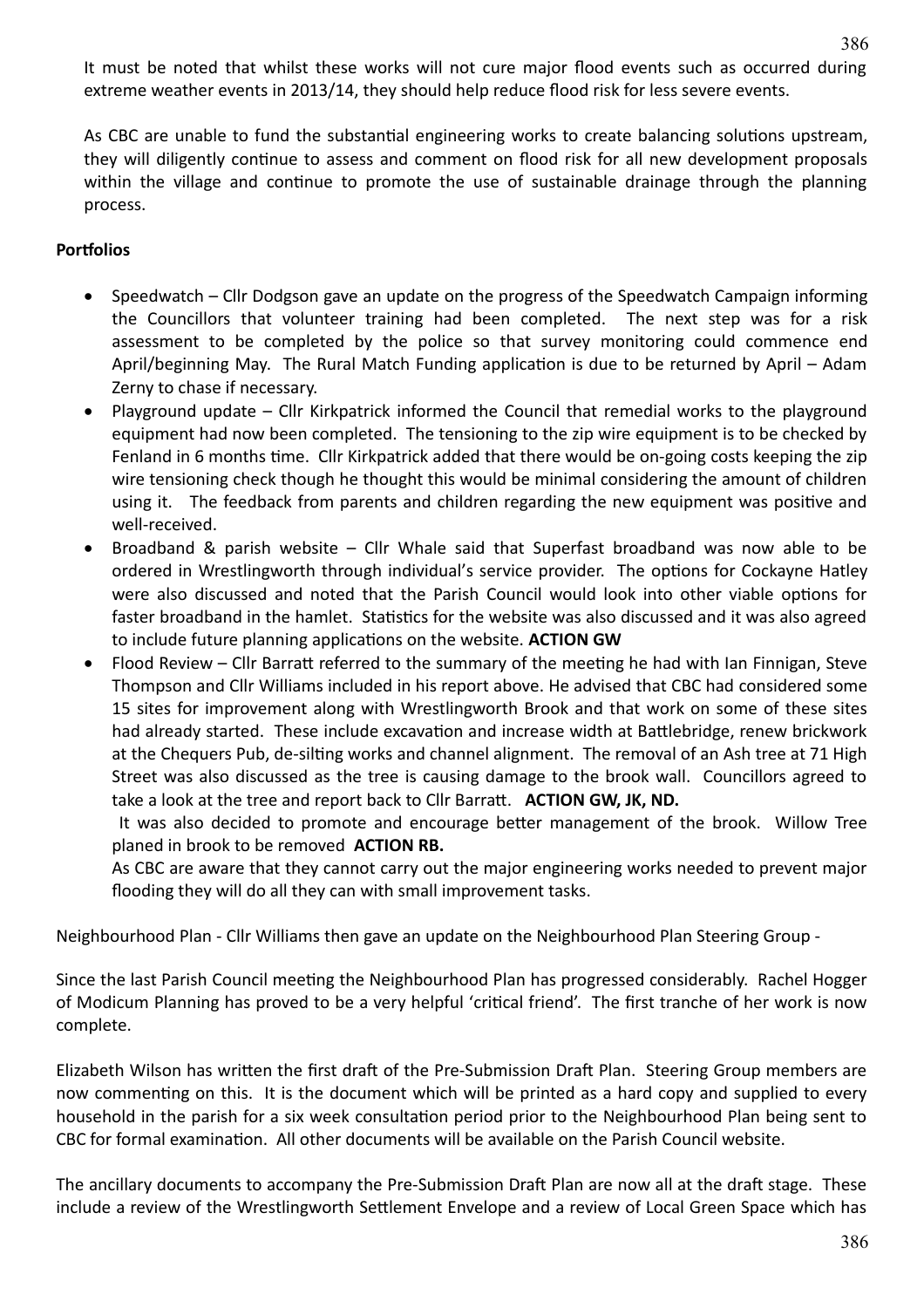taken into account the aspirations in the Green Infrastructure Plan. Land owners and householders affected by the proposals in these reviews and by specific aspects of policies in the Pre-Submission Draft Plan will be consulted separately a few weeks before the statutory six week consultation period.

Elizabeth Wilson and Cllr Williams will be meeting with CBC on 12<sup>th</sup> April to discuss the work done so far and to receive any comments that they have.

Rachel Hogger has quoted for the following additional work:

| <b>Activity</b>         | <b>Description</b>                                                         | <b>Days</b>    |  |  |  |  |
|-------------------------|----------------------------------------------------------------------------|----------------|--|--|--|--|
| Draft Plan              | Review of the draft plan and associated documents:                         | 2              |  |  |  |  |
|                         |                                                                            |                |  |  |  |  |
|                         | Preparation of advice as to whether the plan meets the basic<br>conditions |                |  |  |  |  |
|                         | Liaison with the local planning authority                                  |                |  |  |  |  |
|                         | Review of strategic plan context                                           |                |  |  |  |  |
|                         | Review of relevant evidence                                                |                |  |  |  |  |
|                         | 1 meeting with the group                                                   | 0.5            |  |  |  |  |
|                         |                                                                            |                |  |  |  |  |
| <b>Basic conditions</b> | Preparation of basic conditions statement to accompany plan at             | $\overline{2}$ |  |  |  |  |
| statement               | submission stage.                                                          |                |  |  |  |  |
|                         | <b>Total Days</b>                                                          | 4.5            |  |  |  |  |
|                         | Cost: At £400 per day                                                      | £1,80          |  |  |  |  |
|                         |                                                                            | 0              |  |  |  |  |
|                         | <b>Cost: Estimated expenses:</b>                                           | £30.6          |  |  |  |  |
|                         |                                                                            | 0              |  |  |  |  |
|                         | Mileage (68 miles) at £0.45 per mile (1 two way trips)                     |                |  |  |  |  |

Cllr Williams intends to apply for government funding to cover this cost together with funding for printing the Pre-Submission Draft, estimated at £600 in the project budget.

### **Notes of a Meeting to Begin Work on the GI Plan Action Plan held at Wrestlingworth Memorial Hall on Thursday 4th February 2016**

**Present:**

Robin Barratt (Chair Parish Council and PWWG) Sandra Williams (PC and Chair NP Steering Group) Geoff Whale (PC and NP Steering Group) Richard Bell (Cockayne Hatley Focus Group for NP) Carol Ashby (Cockayne Hatley Focus Group for NP) Jim Hawkins (PWWG) James Bonfield (PWWG) Ian Woiwod (PWWG) Cliff Andrews (BRCC) Mike Fayers (BRCC)

It was clarified that the ultimate ownership of the Plan lies with the parish council. It was seen as a living document which would be reviewed by the parish council annually.

Many of the aspirations in the Plan relate to rights of way (ROW). It was agreed that the initial approaches to land owners should be through Andrew Gwillam of CBC's ROW department. It was acknowledged that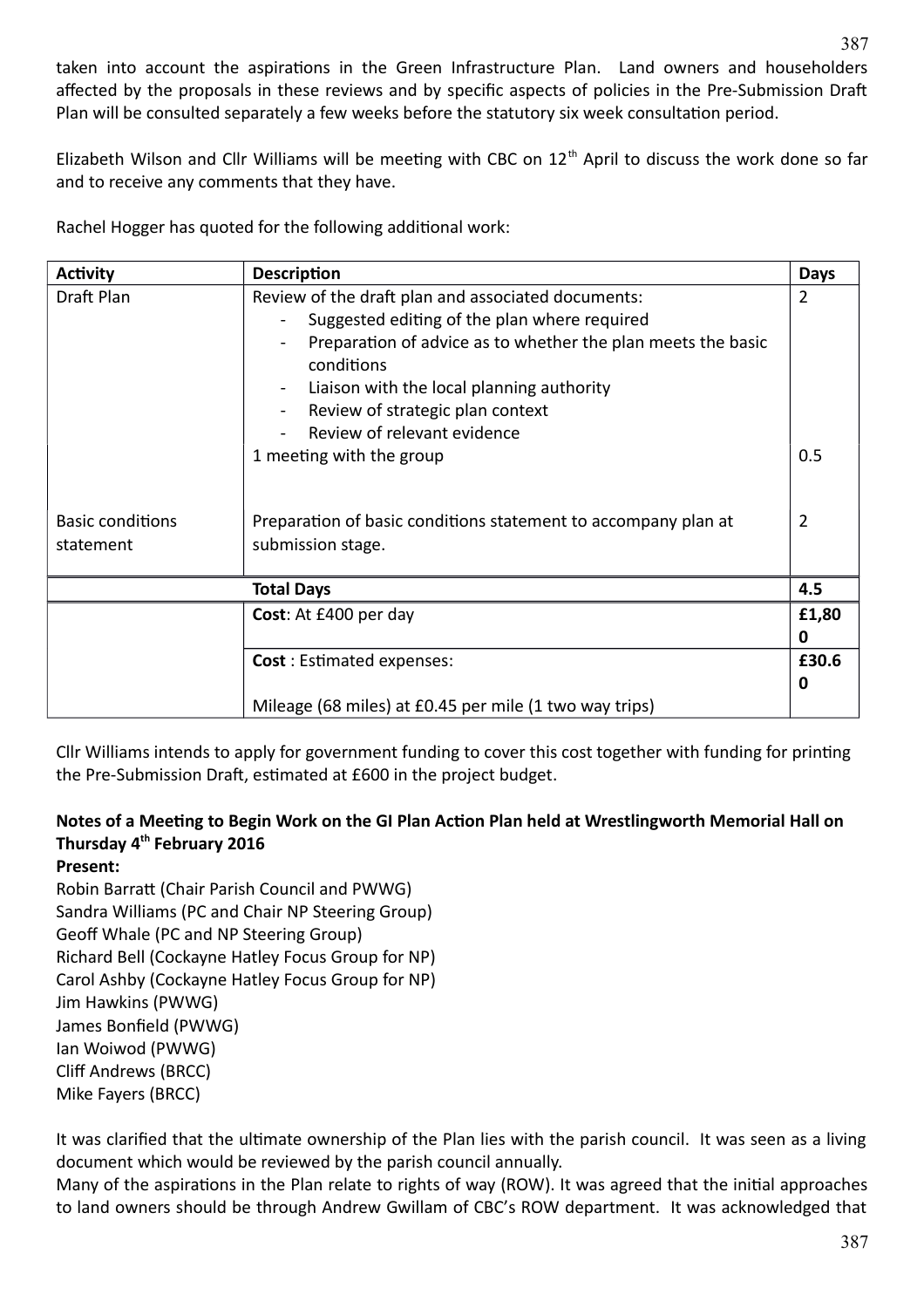due to the legal costs involved in establishing or altering ROW the achievement of these actions would be a rolling programme. The legal costs are CBC's responsibility, although contributions from other parties are always helpful. Cliff Andrews (BRCC) agreed to make contact with Andrew Gwillam on behalf of the parish council.

Carol Ashby (Cockayne Hatley Focus Group) asked that the text of the GI Plan be rewritten to show that Cockayne Hatley is a separate community from Wrestlingworth. BRCC agreed to do this.

The difference between Local Green Space (LGS) designation and Community Green Space was discussed. Local Green Space is a formal designation achieved through presenting sufficient evidence of eligibility in a Neighbourhood Plan. Community Green Space is an informal designation which could be achieved through negotiation with a land owner. Evidence for LGS designation was being put together by the NP Steering Group. This was proving particularly difficult for three parcels of land in Cockayne Hatley. Members of the Cockayne Hatley Focus Group agreed that they would be satisfied with the lesser designation of Community Green Space. Cliff Andrews said that he thought that Local Green Space designation could also be achieved through the emerging Local Plan being prepared by CBC. Note – it has subsequently been confirmed that CBC would expect this to be done through a Neighbourhood Plan.

BRCC agreed to fill in the action plan table and send the revised GI Plan to Sandra Williams. At this point it would be put on both the parish council and BRCC websites.

CBC will provide the maps that we need to show proposals in the Neighbourhood Plan. An initial meeting was held with them on 18<sup>th</sup> March when the Settlement Envelope Review and the Local Green Space Review were mapped.

 Green Infrastructure Plan – It was agreed that as the GIP is owned by the Parish Council and responsibility lies with the PC, the GIP should be run along the same format as the Neighbourhood Plan, ie 6 Committee members comprising of 3 or 2 Councillors and 3 or 4 members of the public. Cllr Barratt said that he would be prepared to be involved in the Committee but not to chair it. Cllr Williams said that she might be able to get involved in 6 or so months time. Cllr Dagless said that he would raise the issue with the Cockayne Hatley Focus Group so that the hamlet was represented on the Committee. Repots from future GIP Committee meetings would be reported back to the Parish Council.

### **Clerk's report**

- Forwarded relevant emails to Parish Councillors and updated noticeboards
- Completed agenda, budget and financial statement for March's meeting
- Reconcilled bank statement with cheques written and transferred £18.5K to cover today's cheques
- Forwarded planning applications to Planning Committee
- Attended Neighbourhood Planning meeting  $17<sup>th</sup>$  March
- Sent letter to WI representative regarding installation of additional light in Church Lane

## **Planning**

### **See appendix B**

Cllr Whale talked through the status of the various planning applications.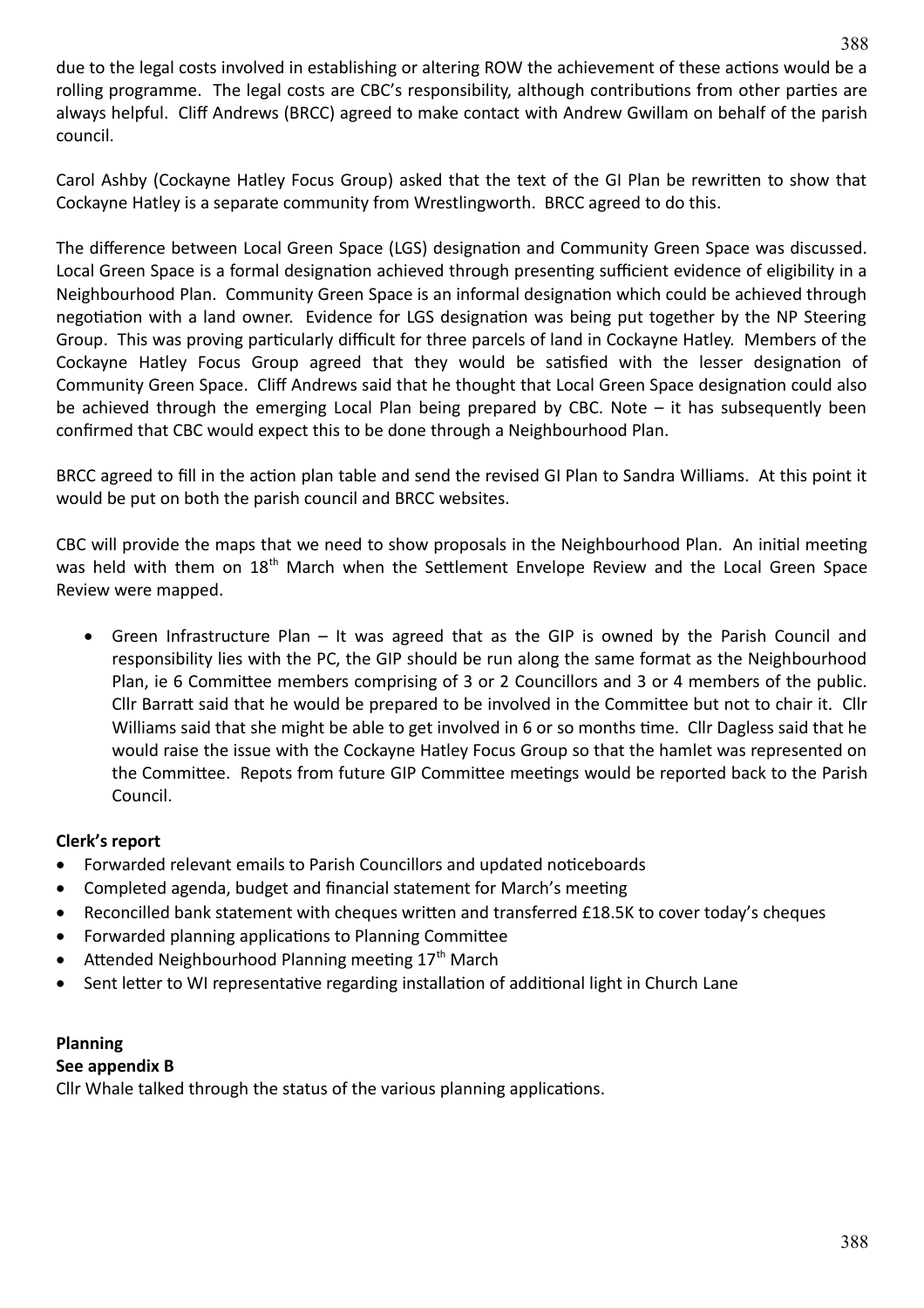### **Finance**

See appendix A – Councillors approved the payment of invoices and Cllr Barratt signed the cheques. The Bank Reconcilliations were looked at by the Councillors. Cllr Dagless then talked through the budget previously circulated – see appendix C. It was decided that grass cutting payments and hedge/tree cutting payments would be 2 separate figures in future. It was also agreed that the £10K allocated to brook maintenance would now be transferred to highways maintenance to help with the speed restriction project. The £2.5K assigned to allotments would remain. A new budget would be sent via email to Councillors for their approval. **ACTION CD & AD**

### **Equality Issues**

No issues to report

### **Correspondence**

- Work on Ash Tree it was agreed that the Parish Council would fund 50% of the cost (£156) of pollarding the Ash tree on the path to the cemetery, however it was to made clear to the resident involved that this was a one-off situation and did not obligate the Parish Council to fund any other works in this area. **ACTION RB**
- $\bullet$  It was agreed to reject the proposal to provide Queen's 90<sup>th</sup> birthday Commemorative medal for schools children.

### **Date of Next Meeting** – 16<sup>th</sup> May - AGM 2016

There being no further business, the meeting closed at 9.00pm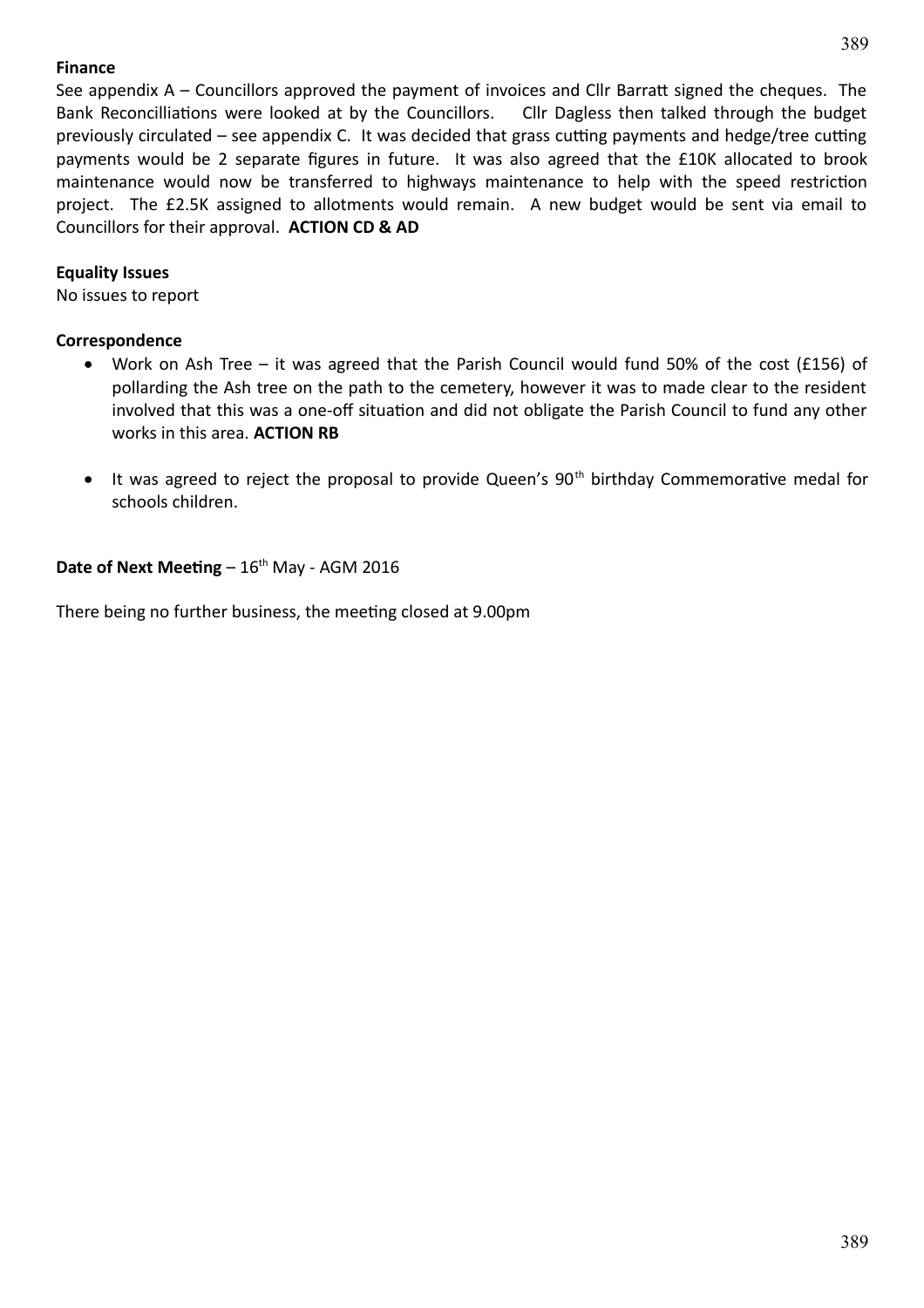# **Financial Report – March 2016**

| The following accounts are to be paid and I need to request the council's endorsement. |  |  |  |
|----------------------------------------------------------------------------------------|--|--|--|
|                                                                                        |  |  |  |

| Feb & March | E-on Electricity supply D/Debit                                                                 |         | 226.69       |
|-------------|-------------------------------------------------------------------------------------------------|---------|--------------|
| Feb & March | Clerk's Salary D/Debit                                                                          |         | 704.34       |
| February    | D J Granger - Grass cutting Contractors                                                         |         | 683.10       |
| January     | S106 grant for play equipment                                                                   | 2544.78 |              |
| Feb & March | Clerk's expenses                                                                                |         | 32.65        |
| February    | Serif - software                                                                                |         | 69.99        |
| Jan & Feb   | Wrestlingworth Memorial Hall - Hall hire                                                        |         | 53.00        |
| February    | <b>Blunham Tree Services</b>                                                                    |         | 560.00       |
| January     | Robin Barratt - printing expenses                                                               |         | 25.00        |
| March       | Modicom Planning - Neighbourhood Planning<br>support                                            |         | 1261.20      |
| January     | Fenland Leisure Products - outdoor play<br>equipment                                            |         | 15393.7<br>2 |
| February    | <b>HM Revenue &amp; Customs</b>                                                                 | 1992.05 |              |
| February    | BATPC – transparency code grant                                                                 | 91.00   |              |
| February    | C Dear - Salary Neighbourhood Plan Minute<br>taking 2 <sup>nd</sup> Sept 2015 (3 hours @ £8.83) |         | 26.49        |
| March       | Robin Barratt – skip hire for tidy up day                                                       |         | 234.00       |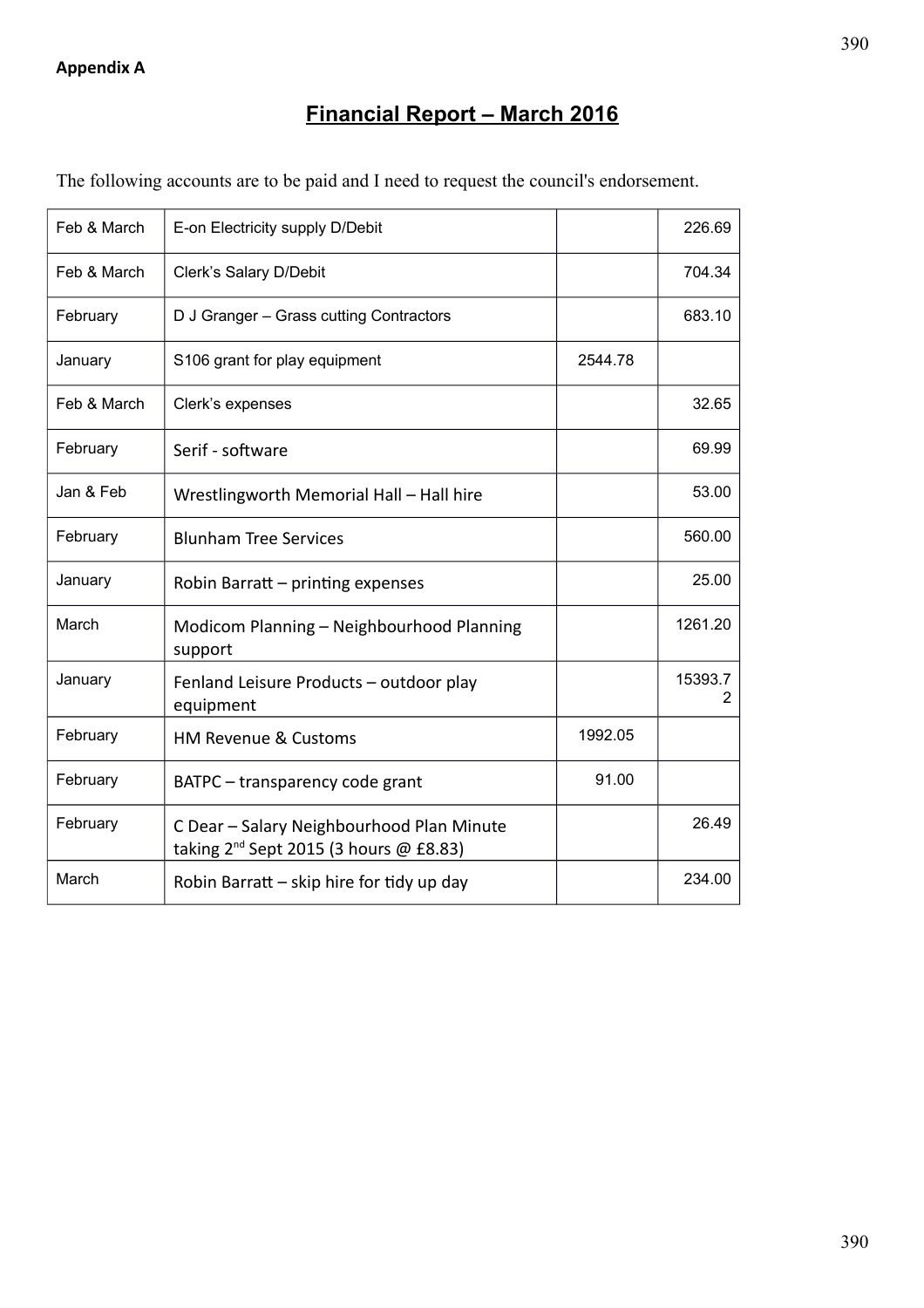### **Appendix B**

| <b>Wrestlingworth and Cockayne Hatley Parish Council</b> |  |  |
|----------------------------------------------------------|--|--|

|                   |               |             |                                                                                                                                                                                                                                                                                                                | 2014-2015                |                                         |  |  |
|-------------------|---------------|-------------|----------------------------------------------------------------------------------------------------------------------------------------------------------------------------------------------------------------------------------------------------------------------------------------------------------------|--------------------------|-----------------------------------------|--|--|
| <b>File</b><br>no | <b>CBC No</b> | TYP<br>Е    | <b>Application</b>                                                                                                                                                                                                                                                                                             | <b>Respon</b><br>se date | <b>Decisio</b><br>n<br><b>W&amp;CHP</b> |  |  |
|                   | CB/15/01129   | FULL        | Cockayne Hatley Hall, Village Road, Cockayne<br>Hatley, Sandy, SG19 2EA.<br>Erection of a three bay car port and<br>workshop/mower store                                                                                                                                                                       |                          | C                                       |  |  |
|                   | CB/15/01760   | <b>FULL</b> | Church of St John the Baptist, Hatley Road,<br>Cockayne HatleyStorage shed, painted steel with<br>internal wooden floor.                                                                                                                                                                                       |                          |                                         |  |  |
|                   | CB/15/00186   | <b>TCA</b>  | 3 Church Lane, Wrestlingworth, Sandy, SG19 2EU<br>Works to trees within a Conservation Area: Fell two<br>Ash trees located on the northern garden boundary<br>adjacent to the property named Keston, Church Path,<br>Church Lane. The trees are numbered T1 & T6 on<br>the map provided.                       |                          |                                         |  |  |
|                   | CB/15/00191   | <b>TCA</b>  | Tempsford House 1 Potton Road, Wrestlingworth,<br>Sandy, SG19 2EY<br>Works to a tree within a Conservation Area: Prune<br>one Yew tree overhanging the roof of the cellar of<br>the Chequers Public House                                                                                                      |                          |                                         |  |  |
|                   | CB/15/00310   | <b>TCA</b>  | Wrestlingworth Lower School, Church Lane,<br>Wrestlingworth, Sandy, SG19 2EU<br>Works to Trees within a Conservation Area: Prune 1<br>Oak, 1 Maple, 1 Whitebeam & 1 Cherry tree. The<br>trees are located adjacent to Church Lane to the<br>front of the school building /car park opposite 12<br>Church Lane. |                          | Agreed with<br>reservations             |  |  |
|                   | CB/15/00322   | <b>TCA</b>  | Walnut Cottage, 14 Church Lane, Wrestlingworth,<br>Sandy, SG19 2EU<br>Notification of works to trees in a Conservation<br>Area: Prune 2 No. Walnut trees listed as T1 & T17<br>on the map provided. T1 is located close to No. 12<br>Church Lane, T17 is located at the south eastern<br>garden boundary.      |                          | Agreed                                  |  |  |
|                   | CB/15/00478   | <b>TCA</b>  | Works to trees within a Conservation Area: Fell<br>one Apple tree within the rear garden: tree<br>shown as T1 on the map                                                                                                                                                                                       |                          | No<br>Objection                         |  |  |
|                   | CB/15/00508   | <b>TCA</b>  | Works to a tree within a Conservation Area:<br>Prune one large Horse Chestnut tree located<br>north east of the Church and close to Church<br>Road.                                                                                                                                                            |                          | No<br>Objection                         |  |  |
|                   | CB//15/03734  | FULL        | Front porch to 132 High Street, Wrestlingworth                                                                                                                                                                                                                                                                 |                          | No<br>Objection                         |  |  |
|                   | CB/15/04887   | OUT         | Outline Application for the erection of up to 30<br>No. dwellings and associated infrastructure.                                                                                                                                                                                                               |                          | Objection                               |  |  |
|                   | CB/16/00305   | <b>FULL</b> | Land adj to 81 High Street, Wrestlingworth, SG19<br>2EJ, Erection of 3 storey dwelling                                                                                                                                                                                                                         |                          | Agreed with<br>reservations             |  |  |
|                   | CB/16/00829   | <b>FULL</b> | The Lodge Manor Farm, Sutton Road,<br>Eyeworth, Sandy, SG19 2HL, Erection of a<br>single storey oak framed garden room                                                                                                                                                                                         |                          | No<br>Objection                         |  |  |

Planning Applications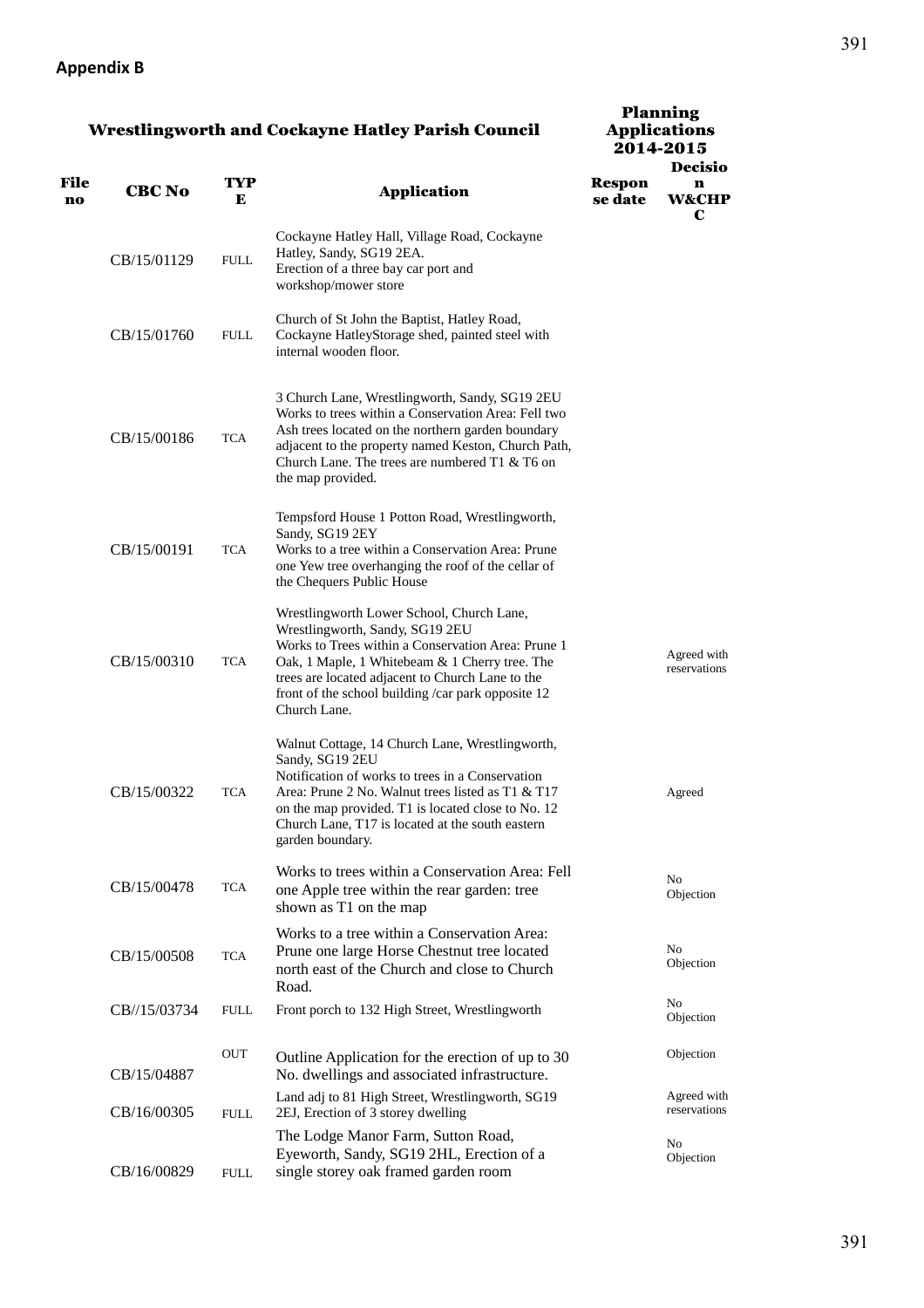# X**WRESTLINGWORTH & COCKAYNE HATLEY PARISH COUNCIL FINANCIAL STATEMENT AT 21 MARCH 2016** Draft Draft

|                             |                                                     |                                        |                       |                     |                          |  | <b>Budg</b> |               |
|-----------------------------|-----------------------------------------------------|----------------------------------------|-----------------------|---------------------|--------------------------|--|-------------|---------------|
|                             |                                                     |                                        |                       |                     |                          |  | $et$        |               |
|                             |                                                     |                                        |                       |                     |                          |  | 2016        |               |
|                             | 2015/16                                             |                                        |                       |                     |                          |  | <u>/17</u>  | 2014/15       |
|                             |                                                     | <u>An</u>                              |                       |                     |                          |  |             |               |
|                             | Yea                                                 | <u>t.</u>                              | <b>Total</b>          |                     | <b>Origi</b>             |  |             |               |
|                             | r                                                   | <u>To</u><br>ye                        | exptd                 |                     | <u>nal</u>               |  |             |               |
|                             | <u>to</u><br><u>dat</u><br>$\underline{\mathbf{e}}$ | $ar$<br>en<br>$\underline{\mathbf{d}}$ | to 31<br><b>March</b> | <b>Varia</b><br>nce | <b>Bud</b><br><u>get</u> |  |             | <b>Actual</b> |
| <b>Inco</b>                 |                                                     |                                        |                       |                     |                          |  |             |               |
| me                          |                                                     |                                        |                       |                     |                          |  |             |               |
| Prec                        |                                                     |                                        |                       |                     | 1900                     |  |             |               |
| ept                         | 1894<br>4                                           |                                        | 18944                 | 56                  | $\Omega$                 |  | 19000       | 19000         |
| Inter                       |                                                     |                                        |                       |                     |                          |  |             |               |
| est                         | 29                                                  |                                        | 29                    | $-9$                | 20                       |  | 20          | 28            |
| <b>Grass Cutting</b>        |                                                     |                                        |                       |                     |                          |  |             |               |
| Contribution                | 353                                                 |                                        | 353                   | $-1$                | 352                      |  | 352         | 353           |
| VAT refund                  | 2487                                                |                                        | 2487                  | $-1487$             | 1000                     |  | 3500        | 1889          |
| Playing field               |                                                     |                                        |                       |                     |                          |  |             |               |
| maintenance                 | 2545                                                |                                        |                       |                     |                          |  |             |               |
| Web site grant              | 91                                                  |                                        |                       |                     |                          |  |             |               |
|                             | 2444                                                |                                        |                       |                     | 2037                     |  |             |               |
| <b>Total Income</b>         | 9                                                   | $\mathbf 0$                            | 21813                 | $-1441$             | $\overline{2}$           |  | 22872       | 21270         |
|                             |                                                     |                                        |                       |                     |                          |  |             |               |
| <b>Operational Expenses</b> |                                                     |                                        |                       |                     |                          |  |             |               |
| <b>Accountants fees</b>     | 220                                                 |                                        | 220                   | 50                  | 270                      |  | 270         | 281           |
| <b>Affiliation Fees</b>     | 298                                                 |                                        | 298                   | $\overline{2}$      | 300                      |  | 300         | 270           |
| Amenity Field lease         | 120                                                 |                                        | 120                   | 0                   | 120                      |  | 120         | 240           |
| <b>British Legion</b>       | 25                                                  |                                        | 25                    | $\mathbf 0$         | 25                       |  | 25          | 25            |
| Church Clock                |                                                     |                                        |                       |                     |                          |  |             |               |
| Maintenance                 | 275                                                 |                                        | 275                   | 50                  | 325                      |  | 325         | 266           |
| Churchyard                  |                                                     |                                        |                       |                     |                          |  |             |               |
| Maintenance                 | 560                                                 |                                        | 560                   | 1440                | 2000                     |  | 2000        | 1063          |
| Clerk's expenses            | 312                                                 |                                        | 312                   | 13                  | 325                      |  | 350         | 312           |
| Clerk's salary              | 420<br>4                                            |                                        | 4204                  | 26                  | 4230                     |  | 4500        | 3151          |
| Election expenses           | 65                                                  |                                        | 65                    | 310                 | 375                      |  | 375         |               |
| Electricity - street        |                                                     |                                        |                       |                     |                          |  |             |               |
| lighting                    | 132<br>3                                            |                                        | 1323                  | 97                  | 1420                     |  | 1500        | 1023          |
| Electricity/lighting -      |                                                     |                                        |                       |                     |                          |  |             |               |
| maint                       | 408                                                 |                                        | 408                   | -8                  | 400                      |  | 400         | 269           |
| <b>General Maintenance</b>  |                                                     |                                        |                       |                     |                          |  |             | 42            |
|                             | 75<br>288                                           |                                        | 75                    | 25                  | 100                      |  | 100         |               |
| Grants (see below)          | 5                                                   |                                        | 2885                  | $-885$              | 2000                     |  | 2000        | 750           |
| Grass and Hedge             | 110                                                 |                                        |                       |                     |                          |  |             |               |
| cutting                     | 20                                                  |                                        | 11020                 | $-5520$             | 5500                     |  | 9000        | 5354          |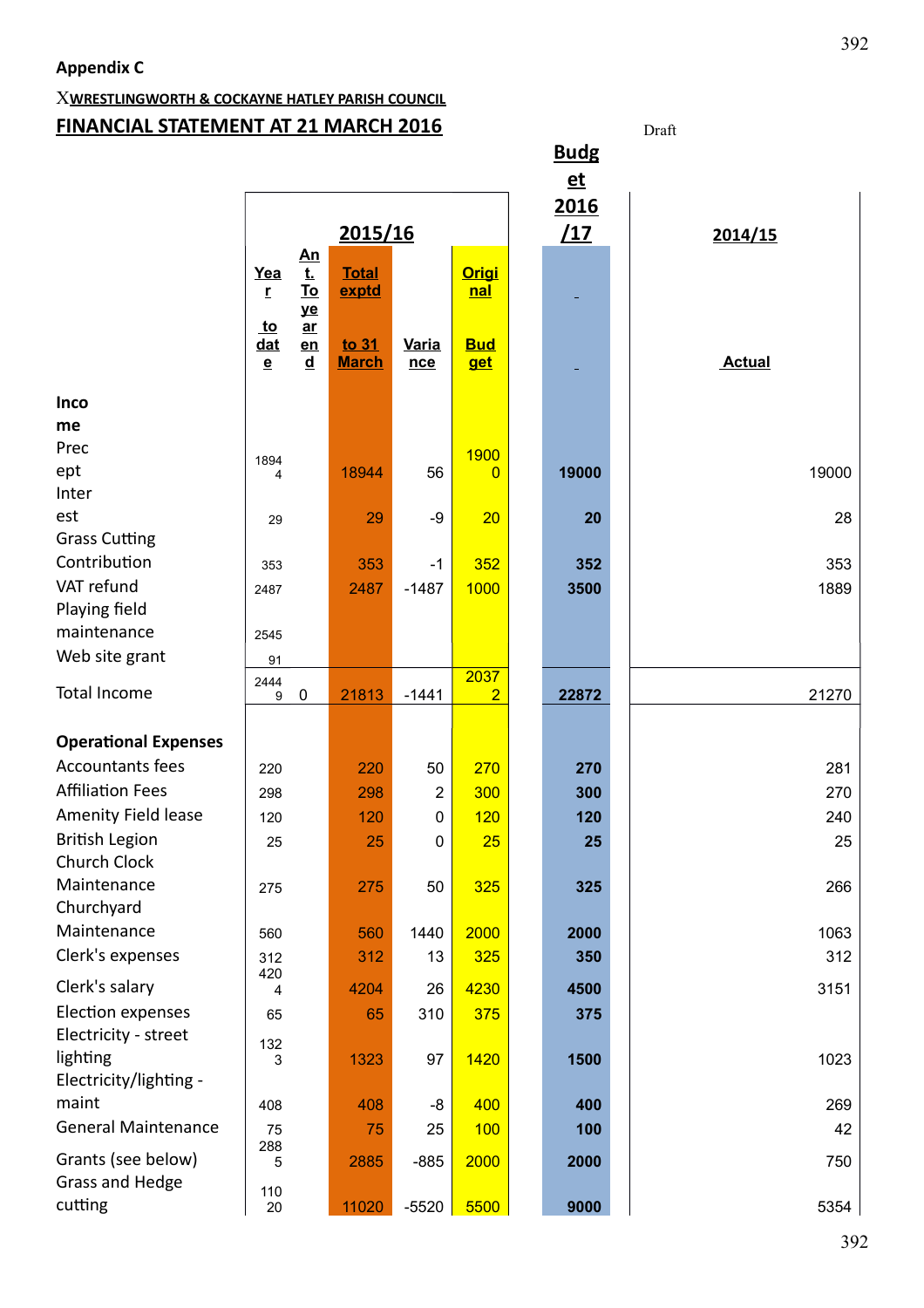|                                |                                 |                |             |                        |   |          | 393   |
|--------------------------------|---------------------------------|----------------|-------------|------------------------|---|----------|-------|
| Insurance                      | 719                             | 719            | $-19$       | 700                    |   | 725      | 697   |
| <b>Memorial Hall Hire</b>      | 193                             | 193            | $-73$       | 120                    |   | 175      | 114   |
| Millenium Garden               |                                 | $\Omega$       | 100         | 100                    |   | 100      | 18    |
| Notice Board                   |                                 | $\Omega$       | $\mathbf 0$ | $\overline{0}$         |   | 0        | 2283  |
| Parish Tidy Up                 | 690                             | 690            | $-378$      | 312                    |   | 500      | 312   |
| Playing field                  | 357                             |                |             |                        |   |          |       |
| Maintenance                    | 2                               | 3572           | $-2572$     | 1000                   |   | 1000     | 114   |
| Playing field lease            |                                 | 0              | 360         | 360                    |   | 360      |       |
| Training expenses              | 20                              | 20             | 480         | 500                    |   | 500      | 90    |
| <b>War Memorial</b>            | 510                             | 510            | $-85$       | 425                    |   | 425      |       |
| Web                            |                                 |                |             |                        |   |          |       |
| site                           | 154                             | 154            | 346         | 500                    |   | 500      | 100   |
|                                | 276                             |                |             | 2140                   |   |          |       |
|                                | 48<br>$\mathbf 0$               | 27648          | $-6241$     | $\overline{7}$         |   | 25550    | 16774 |
|                                |                                 |                |             |                        |   |          |       |
| <b>Operating</b>               | 319                             |                |             |                        |   |          |       |
| surplus/deficit                | $\boldsymbol{9}$<br>$\mathbf 0$ | $-5835$        | 4800        | 1035                   |   | $-2678$  | 4496  |
|                                |                                 |                |             |                        |   |          |       |
| Proje                          |                                 |                |             |                        |   |          |       |
| cts                            |                                 |                |             |                        |   |          |       |
| Allotment lease and set        |                                 |                |             |                        |   |          |       |
| up                             |                                 | $\mathbf{0}$   | 2500        | 2500                   |   | 2500     |       |
| <b>Brook Maintenance</b>       |                                 |                |             | 1000                   |   |          |       |
| Fund                           |                                 | $\mathbf{0}$   | 10000       | 0                      |   | 10000    |       |
| Defibrillator set up           |                                 |                |             |                        |   |          |       |
| &maint.                        | 133                             | $\overline{0}$ | 1500        | 1500                   |   |          |       |
| Neighbourhood Plan             | 8                               | 1338           | 662         | 2000                   |   | 2000     | 246   |
|                                | 153                             |                |             |                        |   |          |       |
| Playground Restoration         | 95                              | 15395          | $-6395$     | 9000                   |   | 0        |       |
| <b>Project Grants received</b> |                                 |                |             |                        |   |          |       |
|                                | 126                             |                |             |                        |   |          |       |
| Neighbourhood Plan             | 1                               | $-1261$        | 1261        | $\overline{0}$         |   |          |       |
|                                |                                 |                |             |                        |   |          |       |
| <b>Net Project costs</b>       | 154<br>72<br>$\mathbf 0$        | 15472          | 9528        | 2500<br>$\overline{0}$ |   | 14500    | 246   |
|                                |                                 |                |             |                        |   |          |       |
|                                |                                 |                |             |                        |   |          |       |
| <b>Overall surplus/deficit</b> | 186<br>71<br>$\boldsymbol{0}$   | 21307          | $-4728$     | 2603<br>5              |   | $-17178$ | 4250  |
|                                |                                 |                |             |                        |   |          |       |
|                                |                                 |                |             |                        |   |          |       |
| <b>RESERVES</b>                |                                 |                |             |                        |   |          |       |
|                                | 524                             |                |             | 5254                   |   |          |       |
| Bank brought forward           | 87                              | 52487          |             | 1                      |   | 33816    |       |
|                                | 186                             |                |             | 2603                   |   |          |       |
| (Deficit)/Surplus for period   | 71                              | 21307          |             | 5                      |   | $-17178$ |       |
| Bank carried forward           | 338<br>16                       | 31180          |             | 2650<br>6              |   | 16638    |       |
| <b>GRANTS PAID IN YEAR</b>     |                                 |                |             |                        |   |          |       |
| Village Link                   | 150                             |                |             | 150                    |   |          | 150   |
|                                |                                 |                | 50          |                        |   |          |       |
| Wrestlingworth Pre School/PTA  |                                 |                |             |                        | 0 |          | 500   |